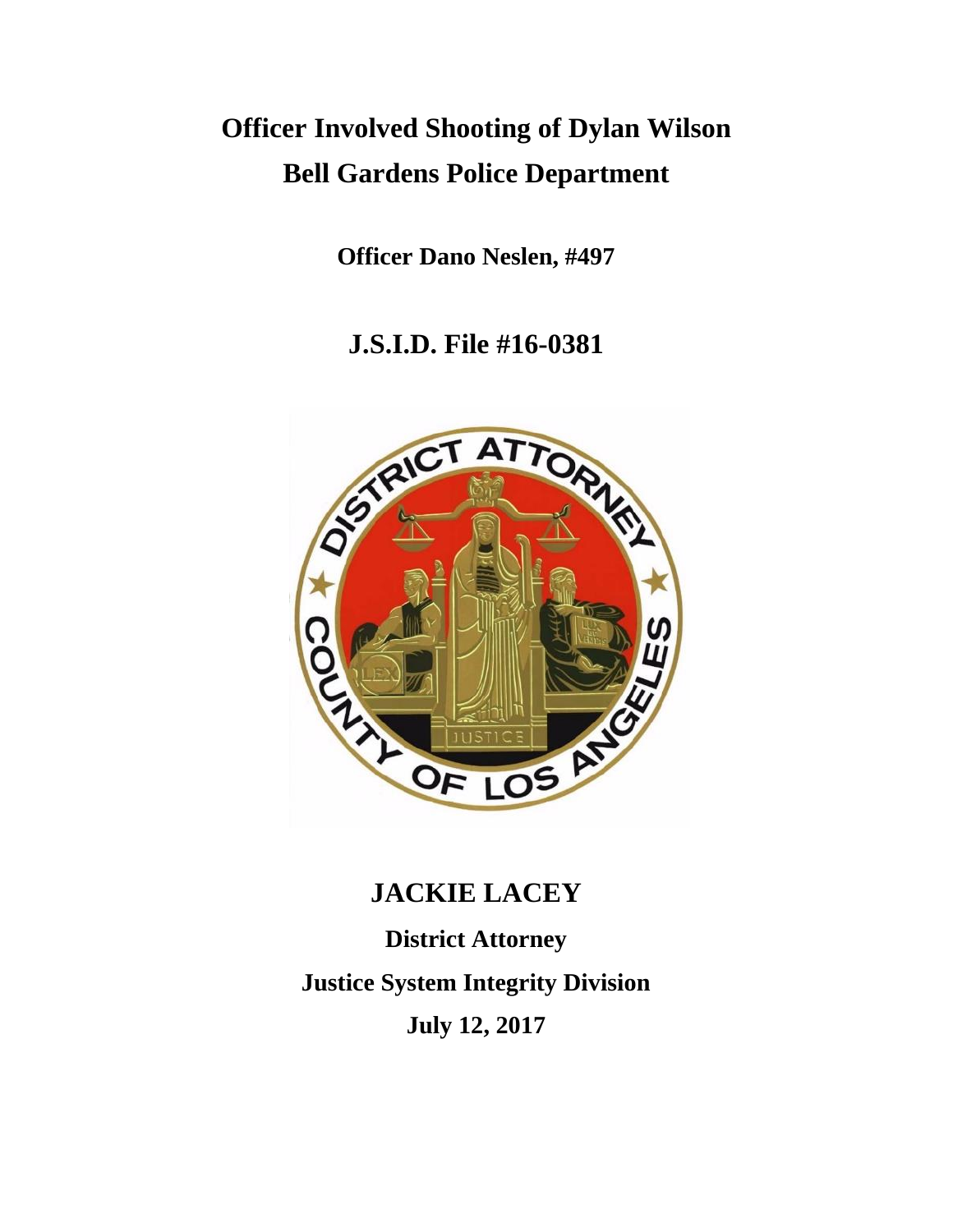#### **MEMORANDUM**

TO: CHIEF ROBERT BARNES Bell Gardens Police Department 7100 Garfield Avenue Bell Gardens, California 90201

> CAPTAIN CHRISTOPHER BERGNER Los Angeles County Sheriff's Department Homicide Bureau 1 Cupania Circle Monterey Park, California 91755

- FROM: JUSTICE SYSTEM INTEGRITY DIVISION Los Angeles County District Attorney's Office
- SUBJECT: Officer Involved Shooting of Dylan Wilson J.S.I.D. File #16-0381 B.G.P.D. File #16-00019116 L.A.S.D. File #016-00086-3199-057
- DATE: July 12, 2017

The Justice System Integrity Division of the Los Angeles County District Attorney's Office has completed its review of the July 28, 2016, non-fatal shooting of Dylan Wilson by Bell Gardens Police Department (BGPD) Officer Dano Neslen. We find that Officer Neslen acted in lawful defense of himself and others, and used reasonable force in attempting to prevent the escape of a dangerous, fleeing felon.

The District Attorney's Command Center was notified of this shooting on July 28, 2016, at approximately 1:29 p.m. The District Attorney Response Team responded to the scene and was given a briefing and walk-through by Los Angeles County Sheriff's Department (LASD) Lieutenant Michael Rosson.

The following analysis is based on reports prepared by the LASD Homicide Bureau submitted to this office by Detectives David Gunner and Frederick Morse. The reports include photographs, audio-recorded interviews of witnesses, radio transmissions, surveillance videotape, and dash camera videotape.

#### **FACTUAL ANALYSIS**

#### **The Armed Robbery**

On July 28, 2016, at approximately 10:51 a.m., Dylan Wilson and two accomplices robbed a Verizon Wireless store in Bell Gardens. Wilson brandished a handgun and ordered the cashier to open the safe. She complied. Wilson and his accomplices collected various wireless devices and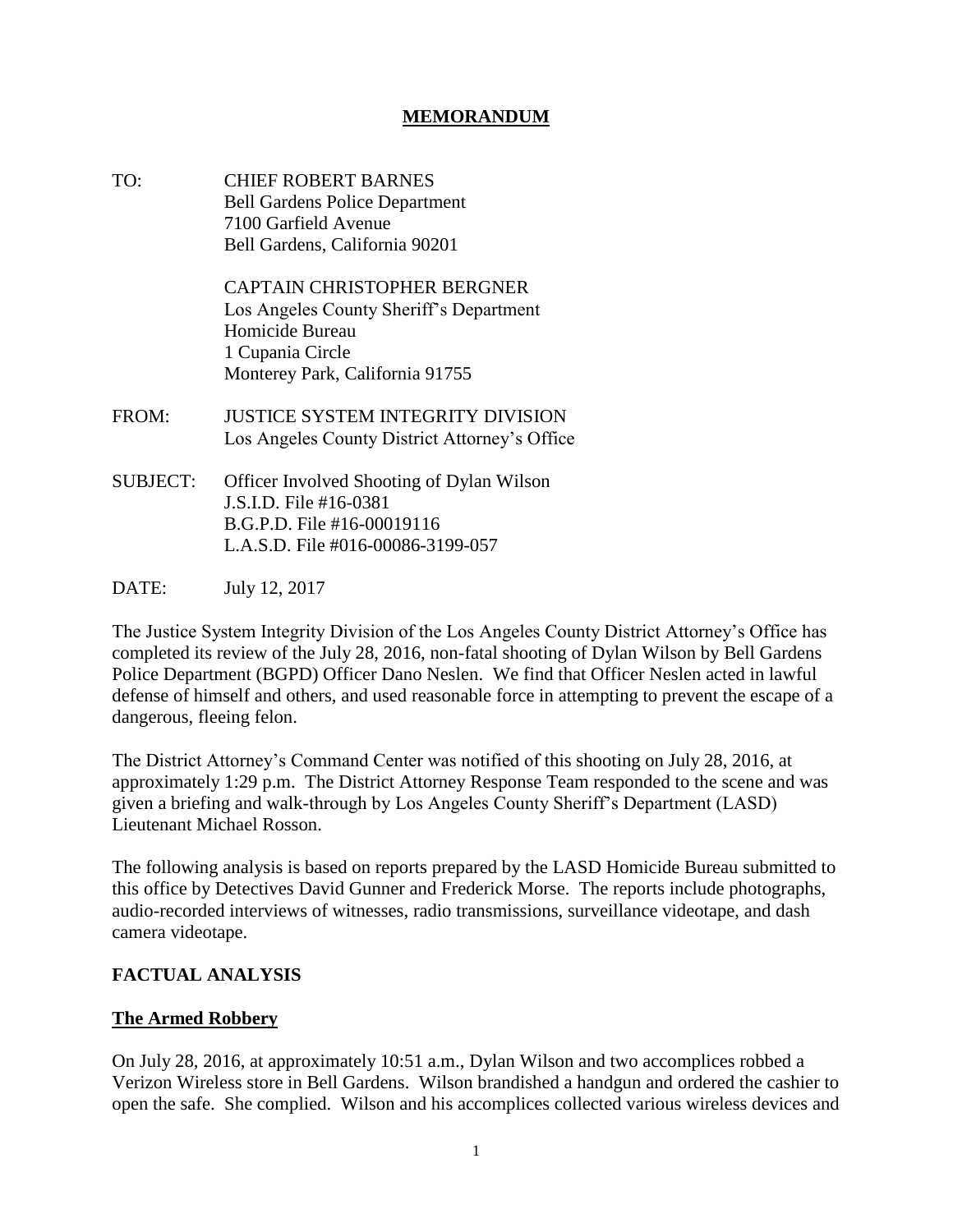other valuables from the safe and took U.S. currency from the cash register. They also took the cashier's identification. A frame from the surveillance videotape of the robbery, with Wilson's silver handgun circled in red, is shown below:



The group fled together in a black pickup truck but split up a short distance away. Wilson got into a second vehicle, a black 2008 Saturn Outlook SUV, and drove away alone. A witness, however, followed the group from the Verizon store and saw Wilson get into the second vehicle. He called 9-1-1, reported the description and location of that vehicle, and BGPD started looking for the vehicle.

Verizon was also able to track one of the stolen telephones in Wilson's possession to pinpoint his location. That information was relayed to BGPD officers who located Wilson and attempted to conduct a traffic stop. Wilson evaded the police and led the officers on a lengthy, high speed pursuit.

## **The Pursuit**

Approximately one mile from the Verizon store, BGPD officers saw Wilson driving out of an alley. The officers positioned their vehicle behind Wilson, turned on their overhead lights and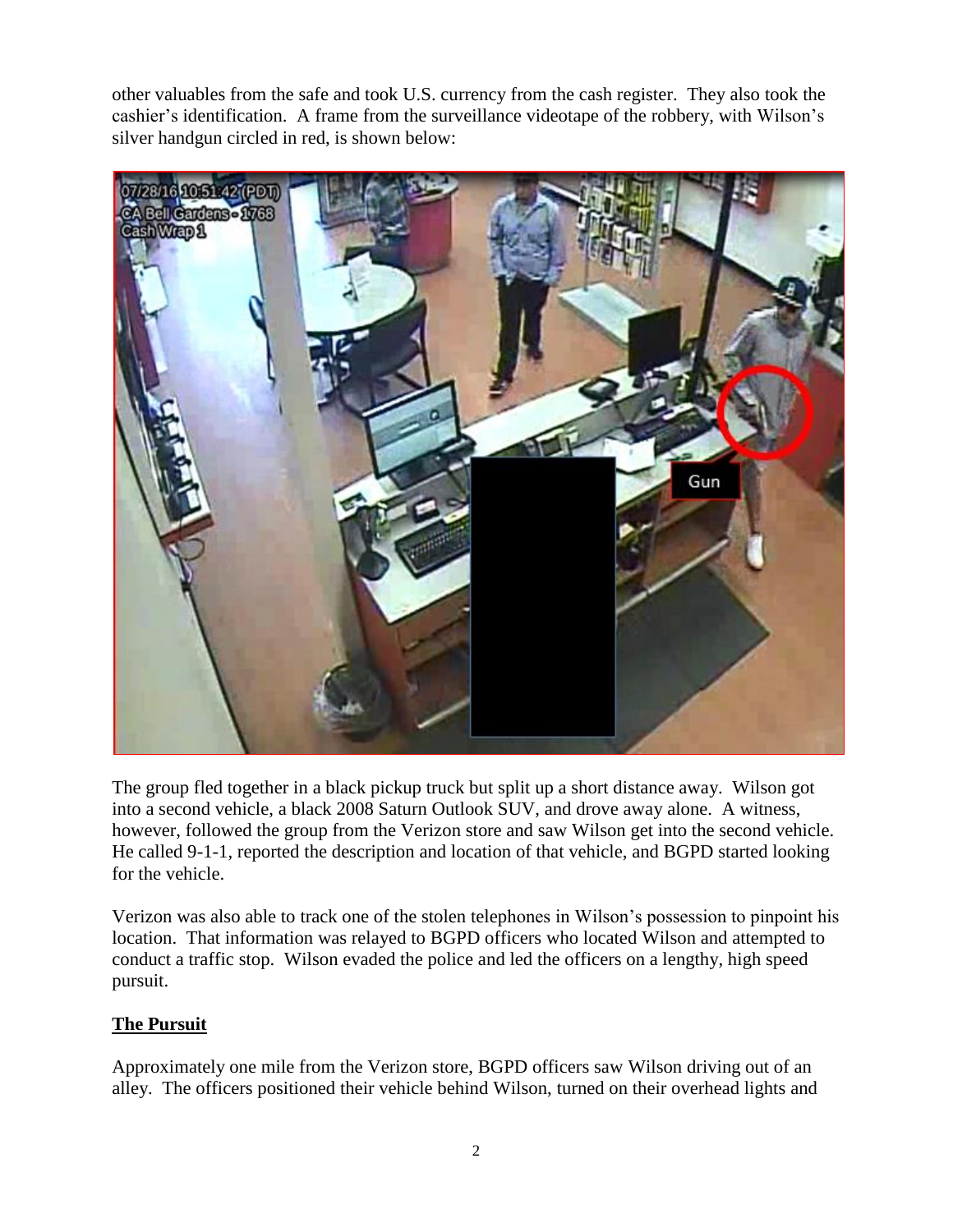siren, and attempted a traffic stop. Wilson immediately accelerated and sped away from the officers. He drove at approximately 60 miles per hour, weaved in and out of traffic, and nearly collided head-on into oncoming traffic. He ran a red light at a major intersection and caused other vehicles to skid to a stop to avoid a collision. Wilson made an abrupt right turn into the parking lot of a market, exited the parking lot, swerved around a vehicle stopped at a stop sign, and drove 50 miles per hour in a residential area. He ran a stop sign and continued to drive at a high rate of speed and ran another red light. Wilson continued to drive at a high rate of speed, made an abrupt right turn at a major intersection, and nearly struck a pedestrian in the crosswalk. Wilson continued to weave in and out of traffic at a high speed and ran another red light. He continued to drive to another major intersection where he ran a red light and was struck by two vehicles travelling through the intersection. He continued to drive and ran two more stop signs at high speed. Wilson drove into an oncoming lane, ran a stop sign, and passed two cars stopped at that intersection. He drove into a residential area at a high speed and made a series of turns in an attempt to evade the officers.

## **The Collision**

Wilson eventually drove down a residential street and was boxed into a cul-de-sac by three patrol vehicles. Wilson tried to escape by reversing his vehicle and ramming two of the police cars behind him. A still photograph of Wilson reversing his vehicle toward the patrol cars is shown below:

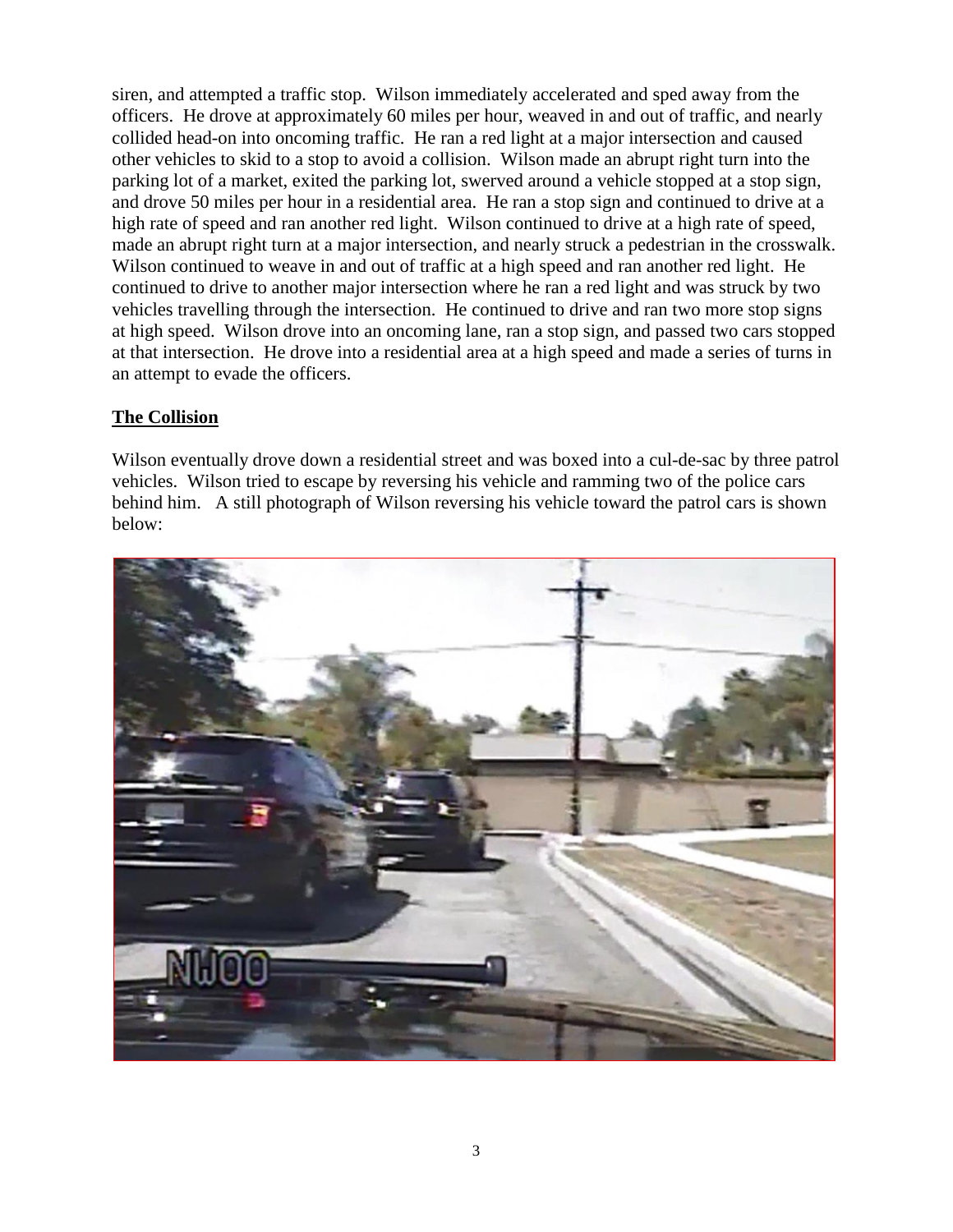# **The Shooting**

As Wilson rammed the patrol cars, Officer Ornelas exited his patrol car in an attempt to get in position to detain Wilson.

While he did so, Officer Torres rammed the back of Wilson's car and shoved it toward a wall in an attempt to pin it against the wall and terminate the pursuit.

Wilson's vehicle went forward but it spun clockwise before it hit the wall, allowing Wilson to turn around and drive onto a residential lawn to exit the cul-de-sac. A photograph of Wilson's vehicle, as it spun away from the wall after being rammed, is shown below:



Wilson drove on the lawn directly toward Ornelas.

Officer Neslen, fearing that Wilson was going to run over Ornelas, fired his service weapon at Wilson, striking Wilson's vehicle multiple times and grazing Wilson's head. The shooting itself was not captured on the dash camera because the camera was out-of-position by the time Wilson spun around and drove away from the cul-de-sac.

Ornelas dove out of the way of Wilson's vehicle as Neslen was firing. Ornelas was uninjured.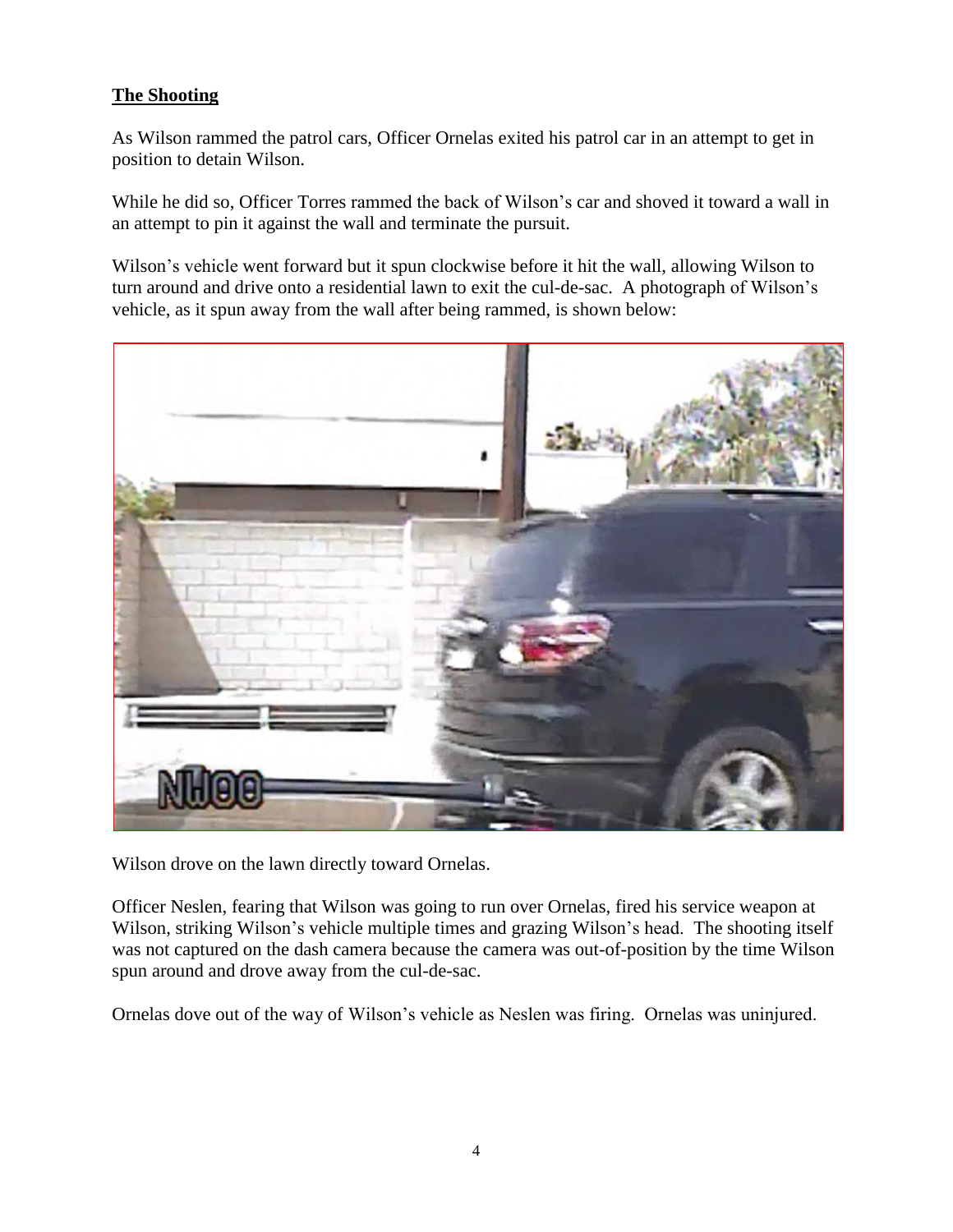#### **Wilson Arrested**

The pursuit resumed and Wilson continued to evade the officers at high speed, driving approximately one more mile before abandoning his vehicle and running into a wash where he was captured.

The pursuit covered a distance of approximately six miles and lasted over six minutes. A loaded .380 caliber semiautomatic handgun was found in Wilson's car, along with numerous stolen cellular telephones from the Verizon store.

Wilson was charged in case number VA142495, convicted of armed robbery and assault on a peace officer, and on April 27, 2017, was sentenced to 15 years in state prison, which he is currently serving at North Kern State Prison.

#### **Statement of BGPD Officer Esteban Perez**

Officer Perez was in a single man patrol unit when he and two other BGPD patrol units pursued Wilson's vehicle into a cul-de-sac and boxed him in.

Perez's patrol vehicle was stopped behind two other patrol vehicles when Wilson reversed his vehicle and rammed those vehicles. Officer Torres responded by ramming the back of Wilson's vehicle and shoving it toward a wall. Wilson's car went forward but spun around. By that time, Officers Gerardo Ornelas and Dano Neslen had exited their patrol vehicles. Wilson drove directly toward them, and they did not have cover. As Wilson accelerated toward them, Neslen fired several rounds from his service weapon at Wilson's vehicle, but he continued to drive out of the cul-de-sac. Perez resumed the pursuit of Wilson, who drove to a wash and exited his vehicle and ran. Perez and another officer took Wilson into custody a short time later.

## **Statement of BGPD Officer Gerrado Ornelas**

Officers Ornelas and Torres were driving in the same patrol car. Torres was driving. They pursued Wilson's vehicle and cornered him in a cul-de-sac.

Wilson reversed his vehicle and rammed Ornelas and Torres' vehicle, pushing it backward. Torres responded by ramming the back of Wilson's vehicle, as Ornelas exited the patrol vehicle. Wilson's vehicle spun 180 degrees and Wilson drove back toward Ornelas, who by that time was standing on a residential lawn. Ornelas had to jump out of the way to avoid being struck by Wilson's vehicle. If he would not have jumped out of the way, Wilson would have run him over. As he jumped, he heard six or seven gunshots and saw Wilson drive out of the cul-de-sac.

## **Statement of BGPD Officer David Torres**

Officer Torres was driving with Ornelas and was part of the team that pursued Wilson and cornered him in the cul-de-sac. Wilson reversed his vehicle and rammed his car and the patrol car stopped next to him. Torres responded by ramming Wilson's vehicle from behind in an attempt to pin it against a brick wall. Wilson's vehicle spun around and Wilson drove directly toward Ornelas, who by that time had exited the patrol vehicle. Torres feared that Wilson had run over Ornelas. He heard several gunshots and believed Neslen had fired at Wilson, who then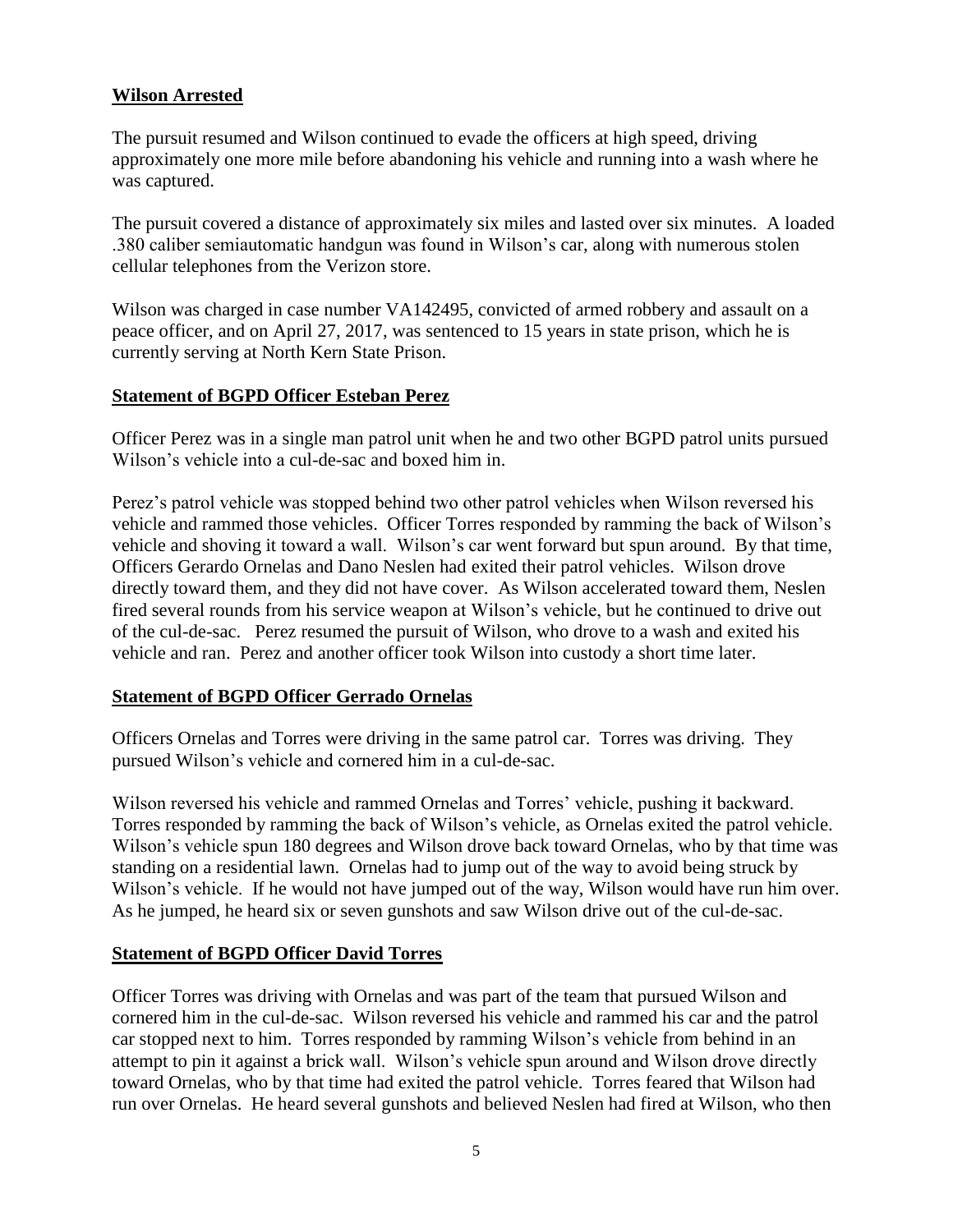drove out of the cul-de-sac. Torres later assisted in the arrest of Wilson and saw that Wilson had blood on his clothing.

# **Statement of BGPD Officer Dano Neslen**

Officer Neslen was driving a single man patrol unit and was part of the team that pursued Wilson and cornered him in the cul-de-sac.

Neslen stopped his patrol vehicle behind Wilson's vehicle in the cul-de-sac and started to exit. As he was doing so, Wilson reversed his vehicle and rammed into Neslen's vehicle. Neslen exited to the rear of his car and saw Ornelas already outside of his own patrol car and positioned on a residential lawn. Wilson turned his vehicle around and drove on the lawn toward Ornelas. In fear that Wilson was going to run over Ornelas and kill him, Neslen fired his service weapon at Wilson's vehicle, striking it multiple times.

# **Firearms Evidence**

Officer Neslen was armed with a Sig Sauer, 1911, semiautomatic .45 caliber pistol with a magazine capacity of eight rounds plus one in the chamber. Investigators recovered seven .45 caliber cartridge casings at the scene.

Wilson was armed with a stolen, .380 caliber semiautomatic handgun, loaded with six live rounds in the magazine, which was recovered from his vehicle. That gun is shown below:



## **Wilson's Injuries**

Wilson had an abrasion to the right side of his forehead that appeared to be a graze wound. He also had abrasions to the cheek area.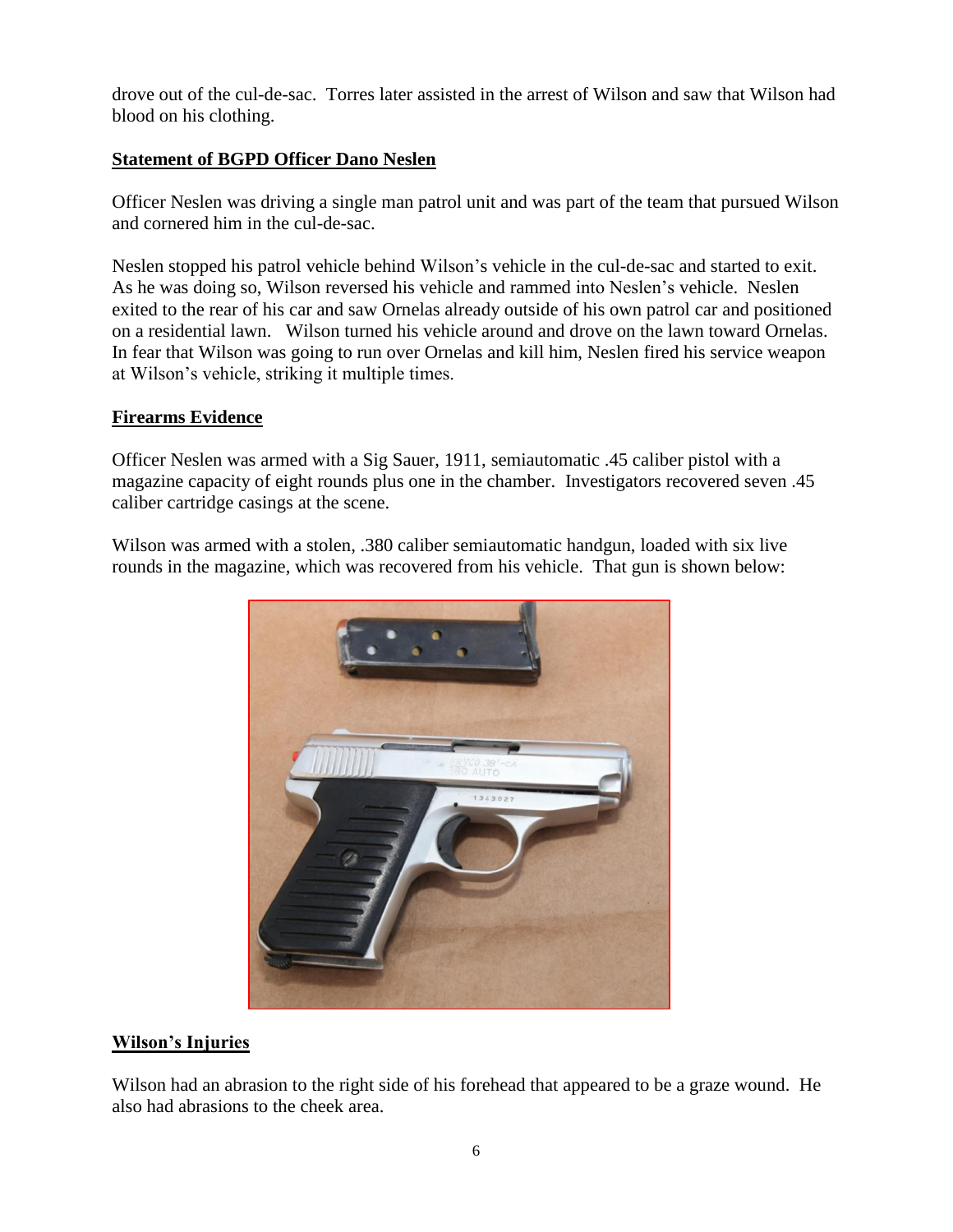# **Vehicle Damage**

The front bumper of Torres' patrol vehicle was damaged in the collision with Wilson's vehicle, as shown below:



The front bumper of Neslen's vehicle was damaged in the collision with Wilson's vehicle, as shown below:



Wilson's vehicle had bullet holes in the front windshield, driver's door window, driver's side roof area, and the right front and rear passenger doors. The front windows were shattered and the right rear tire of the vehicle was flat.

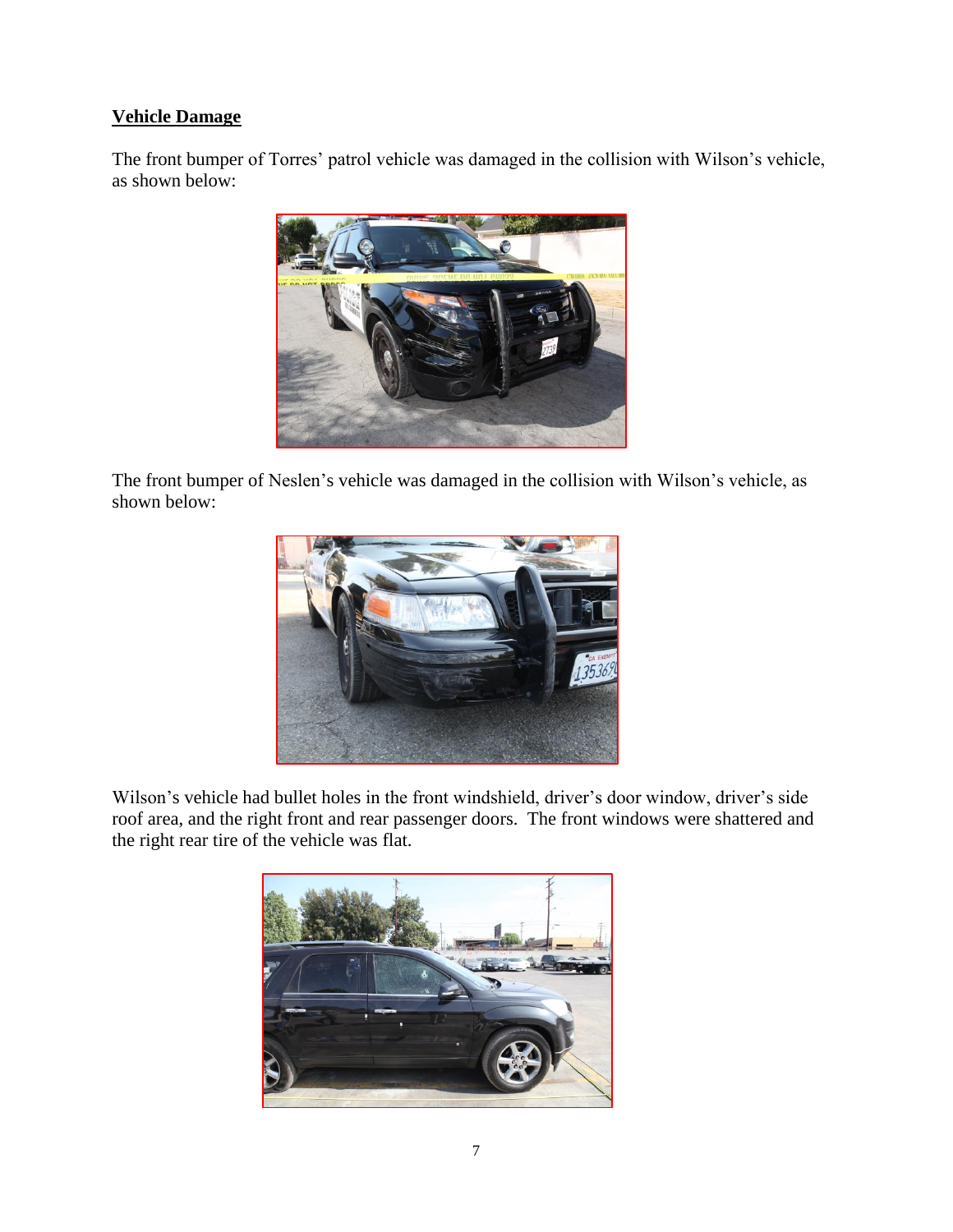

# **LEGAL ANALYSIS**

## **The Law**

California law permits the use of deadly force in self-defense or in the defense of others if that person actually and reasonably believes that he or others are in imminent danger of great bodily injury or death. Penal Code § 197; *People v. Randle* (2005) 35 Cal.4<sup>th</sup> 987, 994 (overruled on another ground in *People v. Chun* (2009) 45 Cal.4th 1172, 1201); *People v. Humphrey* (1996) 13 Cal.4th 1073, 1082; *see also, CALCRIM* 505.

In protecting himself or another, a person may use all the force which he believes reasonably necessary and which would appear to a reasonable person, in the same or similar circumstances, to be necessary to prevent the injury which appears to be imminent. *CALCRIM* 3470. "The 'reasonableness' of a particular use of force must be judged from the perspective of a reasonable officer on the scene, rather than the 20/20 vision of hindsight…The calculus of reasonableness must embody allowance for the fact that the police are often forced to make split-second judgments - - in circumstances that are tense, uncertain, and rapidly evolving - - about the amount of force that is necessary in a particular situation." *Graham v. Connor* (1989) 490 U.S. 386, 396-397.

The test of whether the officer's actions were objectively reasonable is "highly deferential to the police officer's need to protect himself and others." *Munoz v. City of Union City* (2004) 120 Cal. App. 4<sup>th</sup> 1077, 1102. It is well-settled that, "Where the peril is swift and imminent and the necessity for action immediate, the law does not weigh in too nice scales the conduct of the assailed and say he shall not be justified in killing because he might have resorted to other means to secure his safety." *People v. Collins* (1961) 189 Cal.App.2d 575, 589.